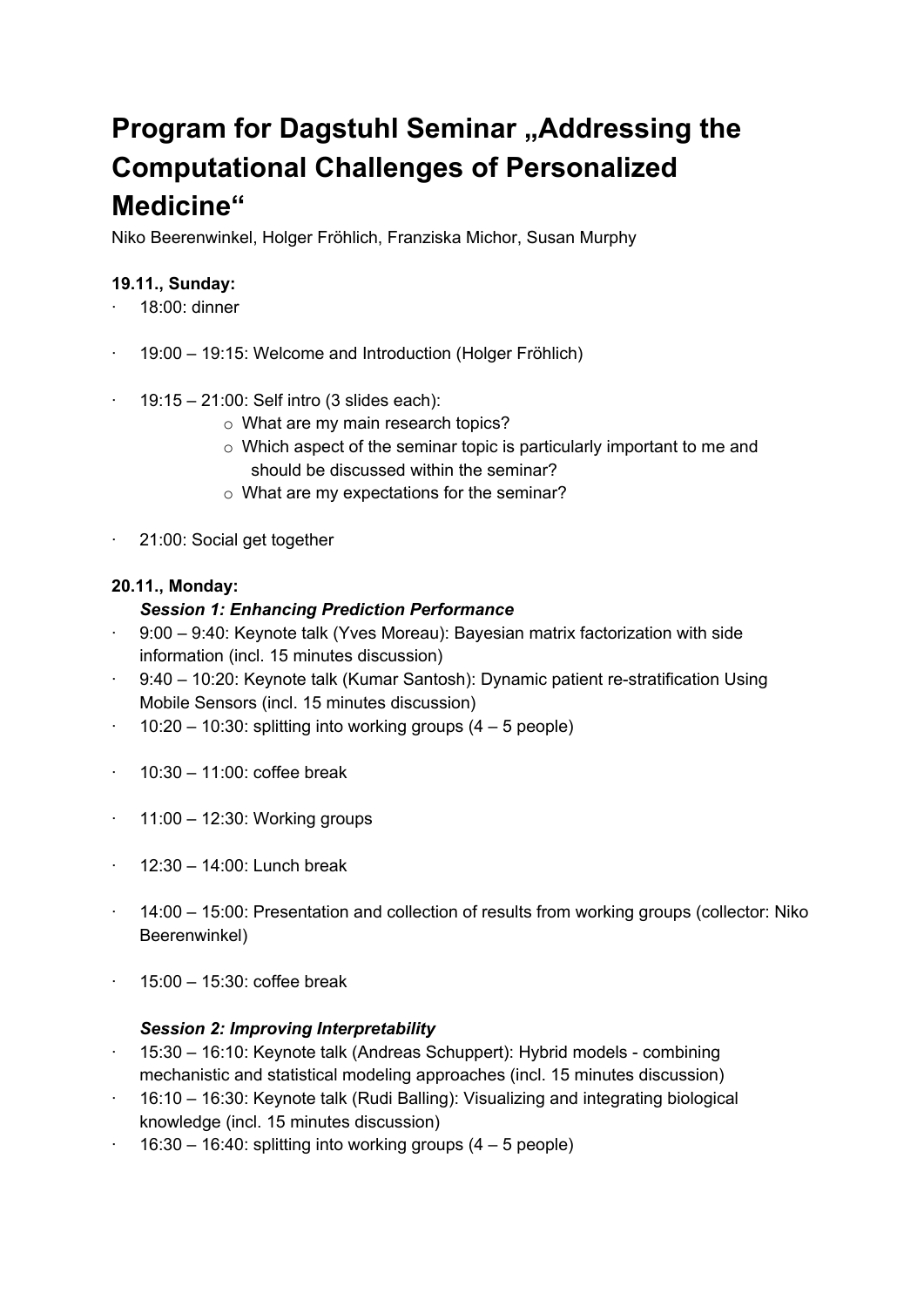· 18:00: dinner, social get together

## **21.11., Tuesday**

- $\cdot$  9:00 10:30: Working groups
- $\cdot$  10:30 11:00: coffee break
- · 11:00 12:00: Presentation and collection of results from working groups (collector: Holger Fröhlich)
- · 12:00 13:30: Lunch break

## *Session 3: Translation into Clinical Practice*

- · 13:30 14:10: Keynote talk (Michael Rebhan): Enhanced translation of multi-modal stratification models, as a basis for Precision Medicine (incl. 15 minutes discussion)
- $\cdot$  14:10 14:20: splitting into working groups (4 5 people)
- $\cdot$  14:20 14:50: coffee break
- $\cdot$  14:50 16:20: Working groups
- $\cdot$  16:20 16:50: coffee break
- · 16:50 17:50: Presentation and collection of results from working groups (collector: Susan Murphy)
- · 18:00 dinner, social get together

## **22.11., Wednesday**

- · 9:00 10:00: Wrap up, report drafting, discussion of perspectives paper
- · 10:00 11:00: Planning of next steps (publications, grants, scientific ideas, community + political efforts, …)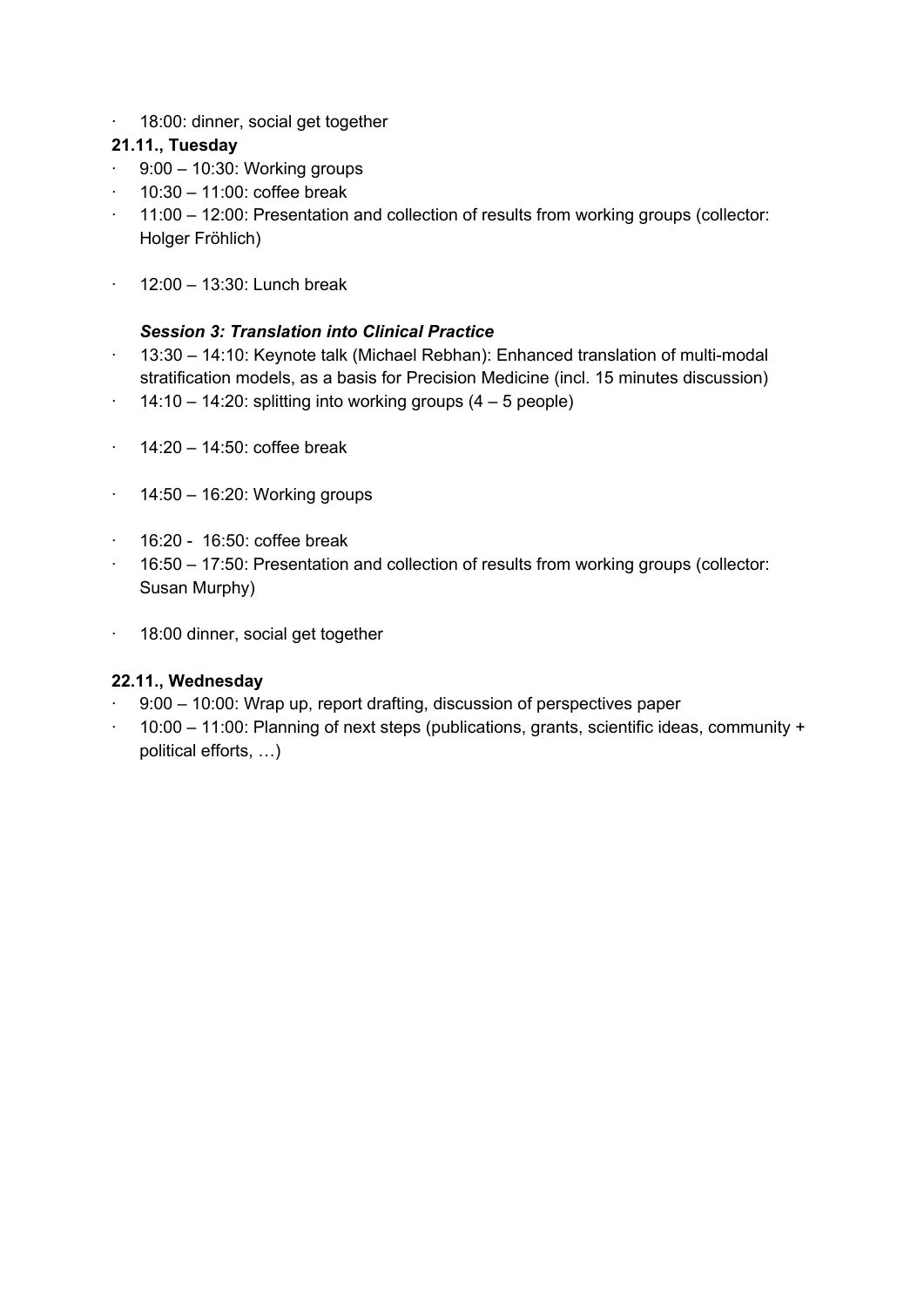## **Talk Abstracts**

#### **Bayesian matrix factorization with side information**

Yves Moreau - University of Leuven, Belgium

Matrix factorization/completion methods provide an attractive framework to handle sparsely observed data, also called "scarce" data. A typical setting for scarce data are is clinical diagnosis in a real-world setting. Not all possible symptoms (phenotype/biomarker/etc.) will have been checked for every patient. Deciding which symptom to check based on the already available information is at the heart of the diagnostic process. If genetic information about the patient is also available, it can serve as side information (covariates) to predict symptoms (phenotypes) for this patient. While a classification/regression setting is appropriate for this problem, it will typically ignore the dependencies between different tasks (i.e., symptoms). We have recently focused on a problem sharing many similarities with the diagnostic task: the prediction of biological activity of chemical compounds against drug targets, where only 0.1\% to 1\% of all compound-target pairs are measured. Matrix factorization searches for latent representations of compounds and targets that allow an optimal reconstruction of the observed measurements. These methods can be further combined with linear regression models to create multitask prediction models. In our case, fingerprints of chemical compounds are used as "side information" to predict target activity. By contrast with classical Quantitative Structure-Activity Relationship (QSAR) models, matrix factorization with side information naturally accommodates the multitask character of compound-target activity prediction. This methodology can be further extended to a fully Bayesian setting to handle uncertainty optimally, which is of great value in this pharmaceutical setting where experiments are costly. We have developed a significant innovation in this setting, which consists in the reformulation of the Gibbs sampler for the Markov Chain Monte Carlo Bayesian inference of the multilinear model of matrix factorization with side information. This reformulation shows that executing the Gibbs sampler only requires performing a sequence of linear regressions with a specific noise injection scheme. This reformulation thus allows scaling up this MCMC scheme to millions of compounds, thousands of targets, and tens of millions of measurements, as demonstrated on a large industrial data set from a pharmaceutical company. We have implemented our method as an open source Python/C++ library, called Macau, which can be applied to many modeling tasks, well beyond our original pharmaceutical setting , see <https://github.com/jaak-s/macau/tree/master/python/macau>.

## **Dynamic Patient Restratification Using Mobile Sensors**

#### Kumar Santosh - University of Memphis, USA

Recent advances in wearable sensing and mobile computing have opened up unprecedented opportunities to quantify dynamic changes in an individual's health state as well as key physical, biological, behavioral, social, and environmental factors that contribute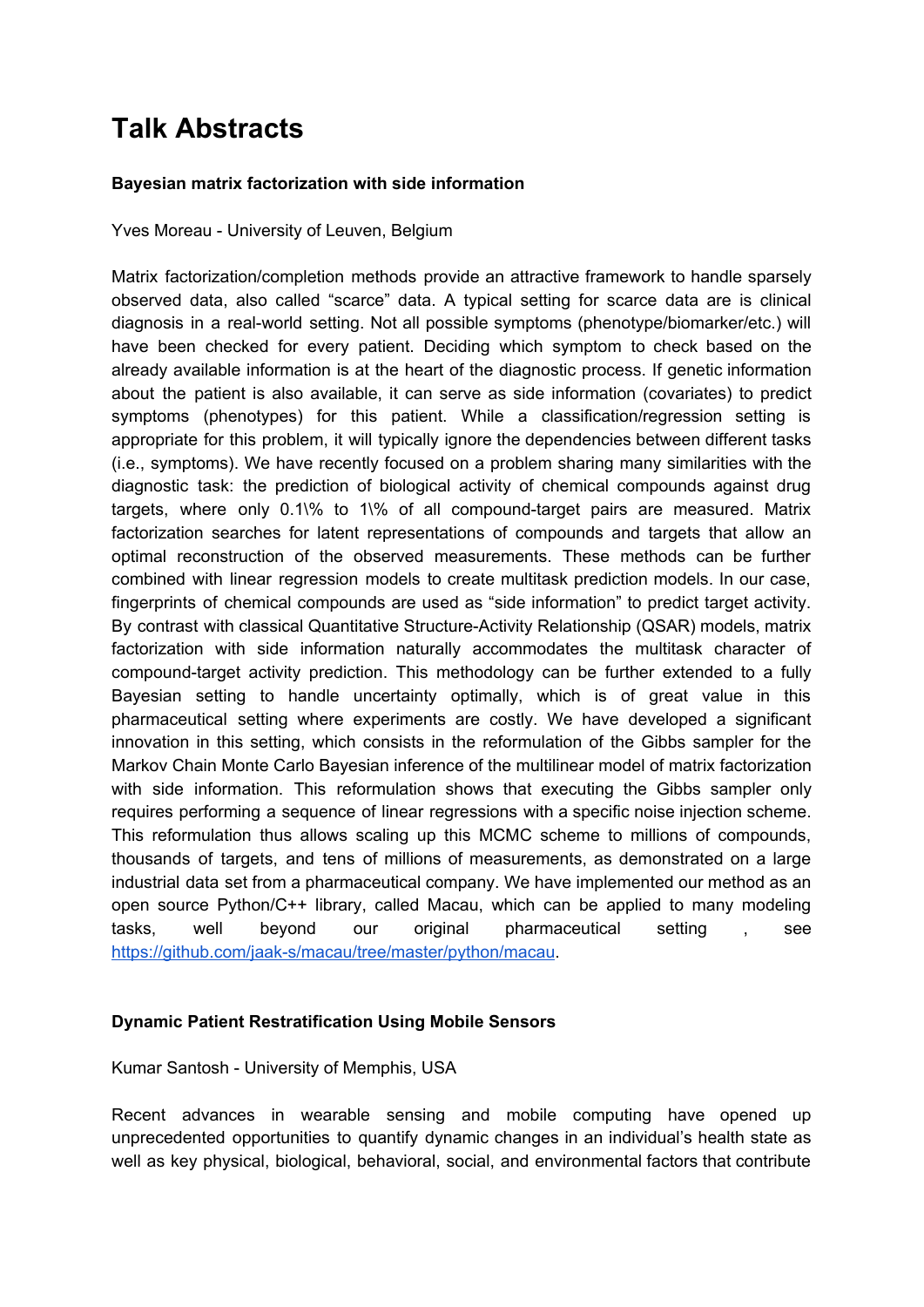to health and disease risk, anytime and anywhere. For example, smart watches can not only track physical activity, but they can also be used to monitor stress (from pulse rate), eating, brushing, driving, and smoking behaviors (from hand gestures). By simultaneous monitoring of changes in health status, exposures to surrounding geographical, environmental, visual, social, and digital worlds, and personal behaviors (both risky and healthy), mobile health (mHealth) can help discover new predictors of health outcomes.

By monitoring the exposure to these health risk predictors, mobile health offers an opportunity to introduce temporal precision in precision medicine, especially when mHealth data is used together with traditional sources of biomedical data (e.g., genomics, clinical). Longitudinal nature of mHealth data and the fact that it comes from the natural free-living environment allows dynamic decision making such as adapting the treatments and interventions so as to maximize the efficacy and optimize the timing of delivery. Continuous monitoring of the context surrounding the individual and monitoring of the compliance and response to treatments and interventions offers additional opportunities for dynamic optimizations in a human-in-the-loop model.

Realizing these potential presents a rich multi-disciplinary research agenda. It includes sensor design and mobile system design for optimizing data collection with minimum user burden, mobile sensor big data modeling to convert voluminous mobile sensor data into actionable information, sensor-triggered intervention modeling that leverages dynamic optimization opportunities to discover the most efficacious and temporally-precise treatments and interventions, and engaging visualizations to encourage health and wellness-supporting daily behaviors using new insights gained from mHealth data.

## **Hybrid models - combining mechanistic and statistical modeling approaches**

#### Andreas Schuppert - RWTH Aachen, Germany

Modeling for personalized medicine requires methods enabling to predict reliably the evolution of the diseases, the response on therapies as well as the therapeutic adverse side effects for individual patients. However, due to a lack of understanding of the broad range of mechanisms affecting diseases and therapies, pure mechanistic modeling rarely results in satisfactory precision.

On the other side, pure machine learning – based modeling methods are hampered by their conceptually high data demand for model training and their lack of extrapolation. In patient populations, the intrinsic mutual control loops inside the system "patient" in combination with the high variety of optional covariates result in statistically poor, biased distributions of data in high dimensional data spaces, hampering machine learning even in large "real world evidence" data sets.

Hence, a combination of mechanistic and machine learning in a hybrid model is required in order to achieve the necessary precision of the models. Hybrid modeling had been developed for chemical and biotechnological engineering in order to tackle the lack of process data, combined with common lack of quantitative understanding of the reaction kinetics . The mathematical basis of data representation by means of hybrid models goes back to Hilbert's famous 13th problem and has been intensively discussed by Kolmogoroff, Arnold and Vitushkin . Later it could be shown that the knowledge of the true system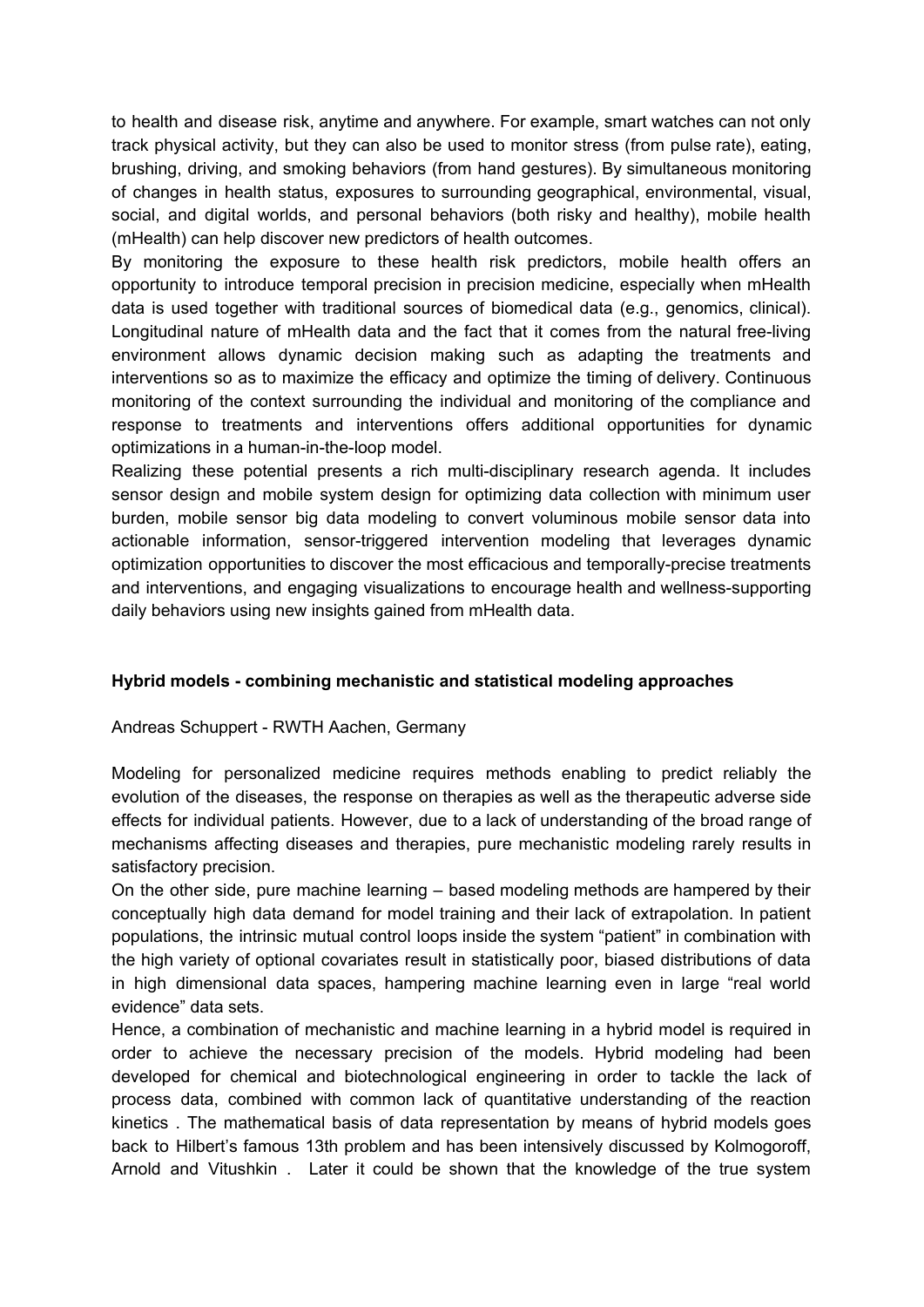structure without any mechanistic knowledge is sufficient to break the curse of dimensionality, to reduce the data demand for model training and to enable extrapolability of the models . The inverse problem, namely the identification of model structures from data, has recently been discussed in the context of systems biology .

These results apparently have a strong relationship to the current development of deep learning technologies. We expect that a future integrative technology might result in a modeling platform satisfying the requirements of personalized medicine.

#### **Visualizing and Integrating Biological Knowledge**

Rudi Balling - University of Luxemburg, Luxemburg

The LCSB is engaged in a number of community efforts to develop novel tools for the visualization, annotation and integration of network-encoded knowledge in biomedical research. In order to capture the rapidly increasing information and inter-relationships between different factors contributing to Parkinson´s disease (PD), we have established a "PD-map". This map is a manually curated knowledge repository and serves as a computationally tractable representation of all known molecular interactions involved in the pathogenesis of Parkinson´s disease. The disease map offers research-facilitating functionalities such as the overlay of experimental data and the identification of drug targets on the map. A major effort is also geared towards the development of genome-scale human and human gut metabolic reconstructions integrating the full spectrum of metabolic and transport reactions that can occur in a given organism. The goal is to develop a comprehensive knowledge base of human metabolism integrating pharmacogenetic associations, large-scale phenotypic data and structural information for proteins and metabolites.

## **Enhanced translation of multi-modal stratification models, as a basis for Precision Medicine**

#### Michael Rebhan - Novartis, Switzerland

Progress in Precision Medicine and Personalized Health is linked to our ability to translate increasingly complex 'multi-modal stratification' models from discovery to validation, and finally to real world healthcare settings where they can generate impact on patient outcomes. Such models need to be able to computationally deal with a diversity of signals from an increasing number of 'channels' that can influence stratification, including those derived from molecular biomarkers, imaging technology, and 'digital biomarkers', to name a few. Such models would, down the road, help us predict not only the best intervention for a particular patient, but also the best time and context for delivering it, considering disease progression knowledge, patient needs and priorities, and different healthcare settings. In this session, we will discuss the idea of co-designing an open innovation ecosystem for community-based learning on such models, 'on top' of the current health data silos. As there are many challenges on the translational path for these models, we will discuss potential solutions to